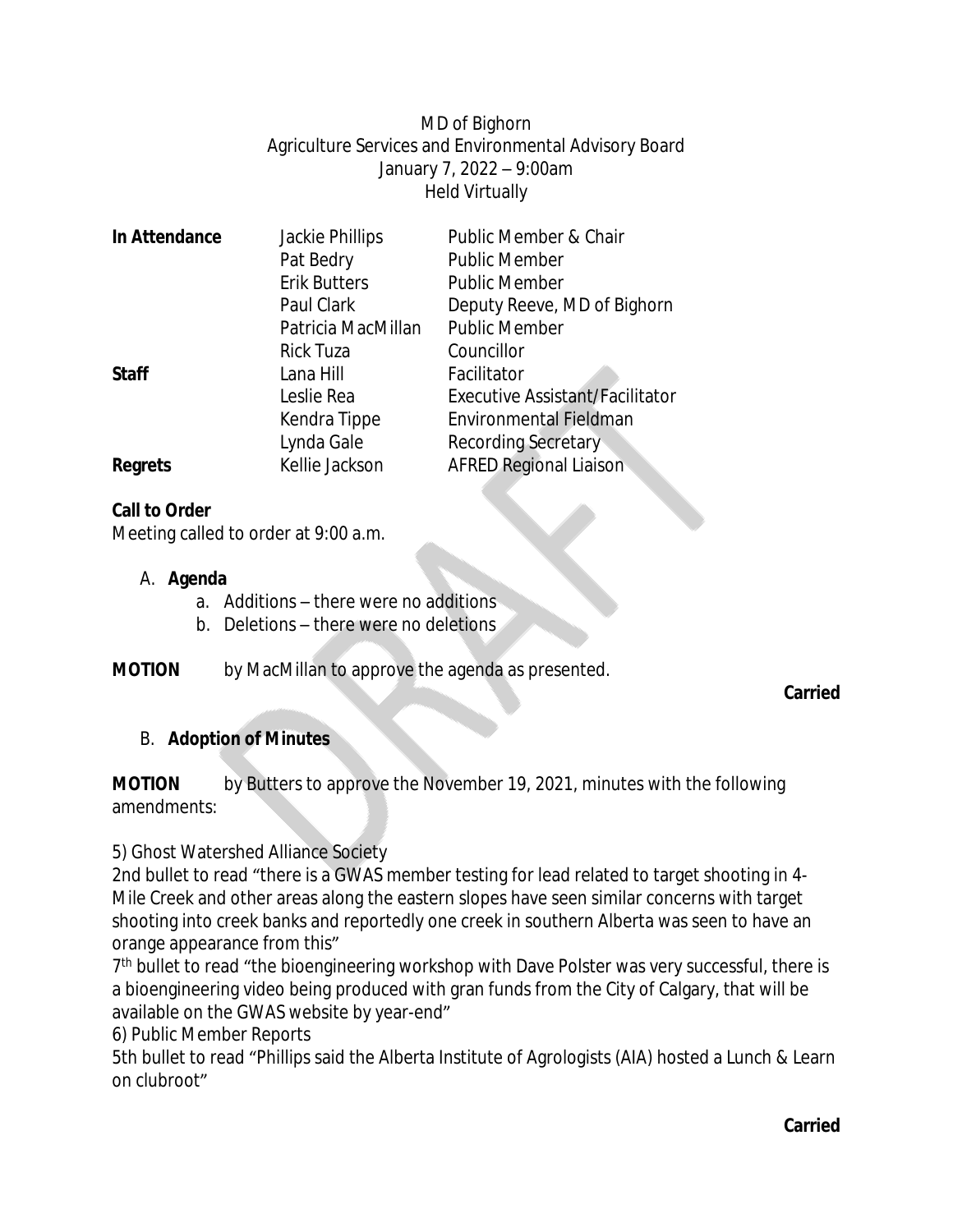### C. **Environmental Fieldman's Reports**

- MacMillan asked about attendance at the water well workshop was, Tippe said there were approximately 35 attendees
- Clark asked what the overall concern about well-water was
- Tippe said the typical concerns are about maintenance and testing, how often, what to look for and where to take tests

#### D. **Business Arising from the Minutes**

- There were no items

### E. **Delegations**

- There were no delegations

### F. **General Business**

### **1) Living in the Natural Environment**

- **-** Tippe said sponsorship and ticket sales are down and said the facility needs at least one-week notice if the event is going to be cancelled
- **-** Discussion about postponing the event to later in 2022 and issues regarding sponsorship and attendance
- **-** Discussion about refunds for tickets and sponsorships

**MOTION** by Clark to postpone the 2022 Living in the Natural Environment event until 2023.

> Second by MacMillan **CARRIED**

## **2) Jumpingpound Creek Watershed Partnership (JCWP)**

- Tippe said JCWP has not had any news regarding their Watershed Resiliency and Restoration Program (WRRP) grant

## **3) Municipal Update**

- Deputy Reeve Clark said the MD Heritage Resource Committee (HRC) has their 2022 calendars ready for circulation
- Deputy Reeve Clark said he attended the Bow River Basin Council (BRBC) Working Group where the proposed replacement of the current dam at the Ghost Reservoir was discussed
- Deputy Reeve Clark said there was an announcement from the Cochrane RancheHouse regarding approval of a trail that will connect the City of Calgary to the Town of Cochrane and said there may be plans to connect that trail to the Legacy Trail in Canmore
- Deputy Reeve Clark said the Bow Valley Regional Housing (BVRH) has completed 60, Level 4D units in the Canmore lodge, but are waiting for an emergency backup generator prior to residents moving in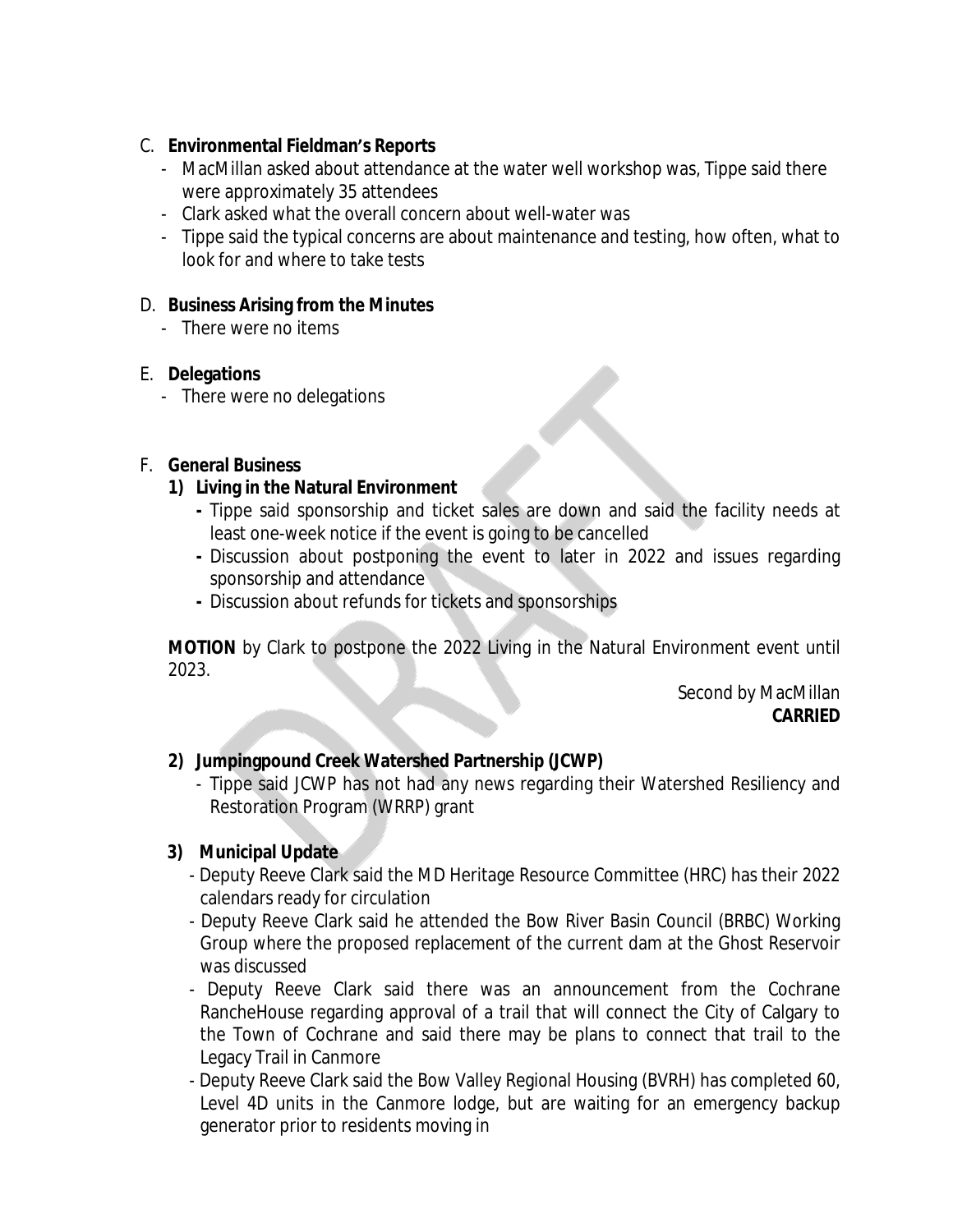- Deputy Reeve Clark said he and Councillor Tuza have been appointed to the Intermunicipal Collaborative Framework (ICF) committee between the MD of Bighorn and Mountain View County
- Discussion followed regarding HRC 2022 Calendars, the new dam site and battery storage on the Bow River

## **4) Alberta Agriculture, Forestry and Rural Economic Development Update**

- There were no items

# **5) Ghost Watershed Alliance Society (GWAS) – MacMillan**

- MacMillan said the video regarding the bio-engineering workshop will be available on the GWAS website by mid-January
- On December 8, 2021, GWAS Executive Director, M. Krainer, made a presentation to the BRBC Quarterly Forum and received encouragement from a retired waterquality specialist, to further investigate concerns regarding lead from target shooting in streams

# **6) Public Member Reports**

- Butters said the drought in 2021 has resulted in a shortage of hay and feed for livestock which led to extremely high prices and the recent cold weather has not helped
- Butters said the Alberta Financial Services Corporation (AFSC) has a voluntary drought insurance program that has helped to cover costs for qualified producers in this drought situation with high-priced feed, but there has been government help for producers to get through
- Bedry said she has had some issues with predators and said a wolf hurt a heifer
- Bedry said she has been using some greenfeed and said it may attract bears in the spring
- MacMillan said she is hoping some moisture gets into the ground for pastures and fire suppression
- Phillips said the Alberta Society of Professional Biologists (ASPB) newsletter had an interesting article about a new conservation initiative that will be working in Alberta to identify key biodiversity areas in the province
- Phillips said the initiative was introduced by the International Union for the Conservation of Nature (IUCN)
- Phillips said there are biologists in Alberta working to identify what these areas would be and said what makes this initiative new, is that it will bring everything in the natural environment together as a whole ecosystem to identify these areas
- Phillips said Alberta has a high amount of biodiversity areas and said there are 54 nationally endemic species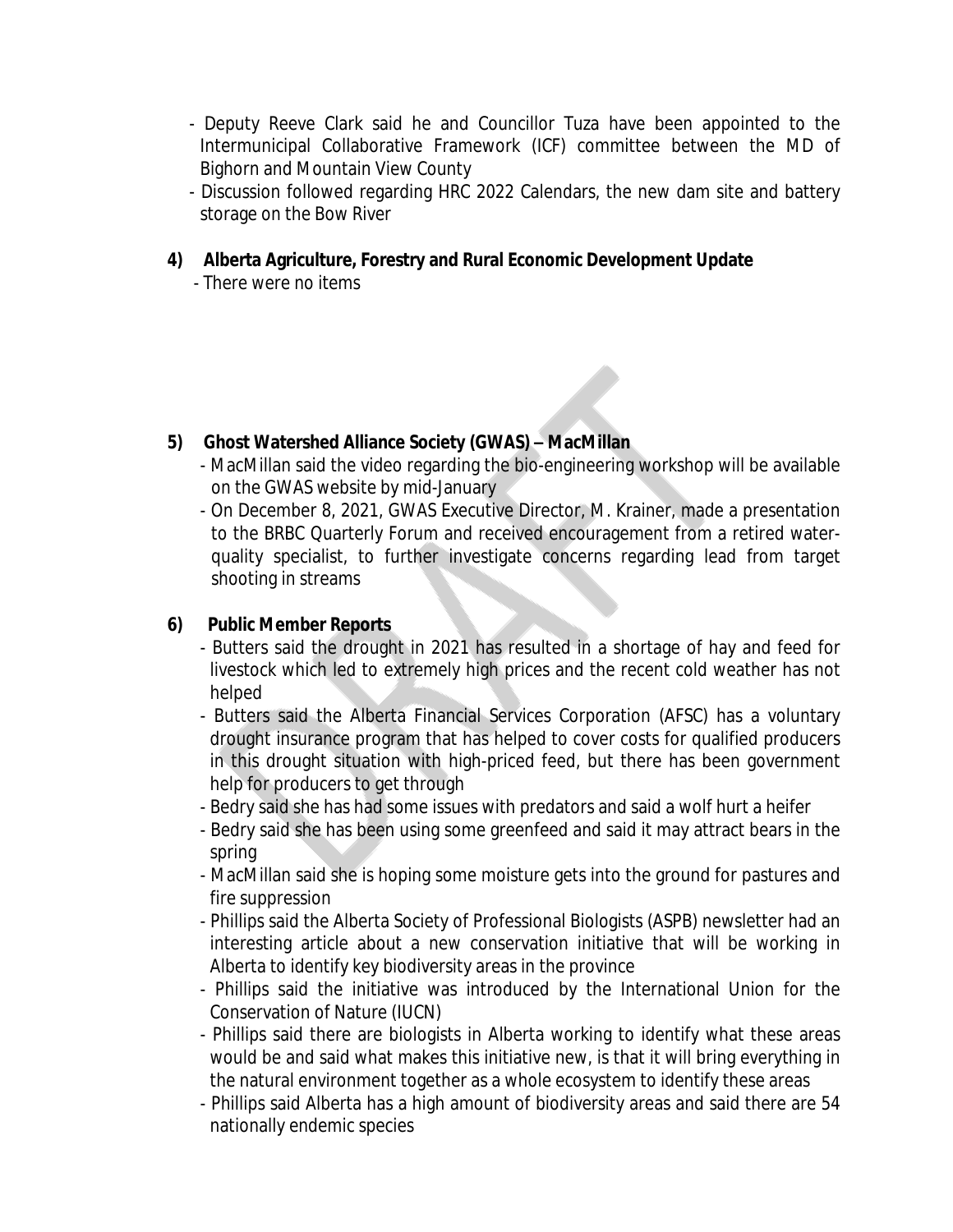- Phillips said two sites mentioned in the article are the Castleguard Cave in Banff National Park and the Castle-Waterton corridor because of the high number of species and the biodiversity in that area
- Phillips said there may be areas within the MD of Bighorn identified in this process

## H. **New Business**

# **1) ASB Provincial Conference Draft Agenda - Tippe**

- MacMillan asked if the conference was participating in the Restrictions Exemption Program (REP)
- Tippe said yes and masking and proof of vaccination or negative test will be required while at the conference except while eating or in your hotel room
- Discussion about carpooling to the ASB conference and completing rapid testing prior to travelling in a group
- Tippe will email with any updates regarding the conference

## **2) ASB 2022 Resolutions – Tippe**

- **-** Discussion regarding resolutions and resulting solutions
- **-** Tippe will send a TEAMS meeting invitation for the week of January 17th to discuss the ASB conference details

## **3) Strathcona County vs Apollo Plastering – Original Appeal Decision and Court of Queen's Bench Decision – Tippe**

**-** Tippe summarized the Weed Notice appeals and said the Court of Queen's Bench upheld the County's decision

# **4) Nutrient Management Webinar Series – Tippe**

**-** Tippe said she wanted to bring the webinars to the Board's attention and said the speakers are very knowledgeable

# **5) Letters from Various Municipalities**

**-**Tippe told the Board the letters are included in the agenda package so members can stay informed with what is happening in other municipalities

## I. **Next Meeting Date**

**-** March 25, 2022, at 9:00 a.m.

# **Adjournment**

The meeting adjourned at 11:03 a.m.